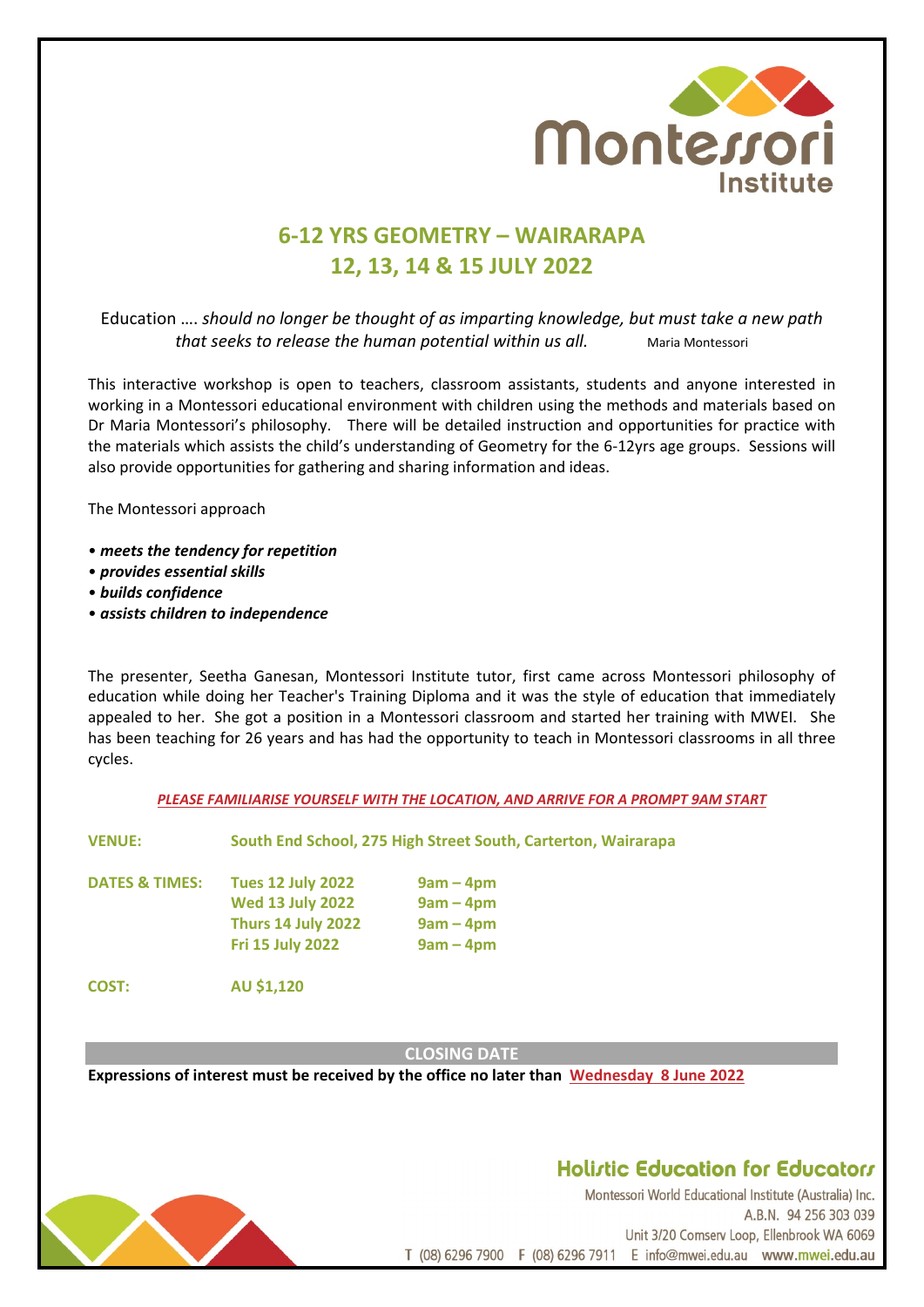#### **PLEASE BRING**

- Pre-packed lunch, snacks and bottle of drinking water for each day.
- \* Writing materials paper, pen, HB pencil, sharpener, coloured pencils, ruler.

#### **IMPORTANT INFORMATION**

- Each participant must complete an expression of interest.
- Only expressions of interest for full attendance will be accepted.
- Attendance at this workshop will not entitle non-Montessori Institute students to receive Curriculum Guides.
- A Certificate of Attendance will only be provided for full attendance. Please ensure you sign in every day.
- A late registration fee of AU\$30 applies if expression of interest is received after closing date, providing places are available.
- \* There is no refund of workshop fees, however monies paid may be held over to another workshop in exceptional circumstances.
- A fee of AU\$30 per workshop day will apply for cancellation of registration prior to the workshop.
- \* A 50% discount applies to anyone attending **this** workshop a second time (a copy of the previous workshop attendance certificate must accompany the registration form).
- \* The workshop venue does not have child-minding/babysitting facilities. Private arrangements, offsite, to be arranged by participants requiring this.

## **THE MONTESSORI INSTITUTE WORKSHOP PARTICIPANT CODE OF CONDUCT**

This Code of Conduct applies to all participants attending a Montessori Institute workshop.

| <b>RIGHTS</b>                                                                                                                                                                                                                                                                                                                                                | <b>RESPONSIBILITIES</b>                                                                                                                                                                                                                                                                                                                                                                                                     |  |  |
|--------------------------------------------------------------------------------------------------------------------------------------------------------------------------------------------------------------------------------------------------------------------------------------------------------------------------------------------------------------|-----------------------------------------------------------------------------------------------------------------------------------------------------------------------------------------------------------------------------------------------------------------------------------------------------------------------------------------------------------------------------------------------------------------------------|--|--|
| Every person has the right $-$<br>to be treated with respect and<br>dignity<br>to hold and express an opinion<br>to work in a positive learning<br>environment<br>to achieve one's personal best in all<br>aspects of learning<br>to work in a clean and safe<br>$\bullet$<br>environment<br>to have personal privacy and<br>$\bullet$<br>property respected | Every person has the responsibility $-$<br>to treat others with respect and dignity<br>to respect the rights of another<br>to respect that others have a right to<br>hold and express an opinion<br>to express their own opinion in an<br>appropriate way and at appropriate<br>times<br>to contribute to a positive learning<br>$\bullet$<br>environment<br>to aim to do one's personal best in all<br>aspects of learning |  |  |
|                                                                                                                                                                                                                                                                                                                                                              | to maintain a clean, safe environment<br>to respect personal privacy and<br>property of others                                                                                                                                                                                                                                                                                                                              |  |  |